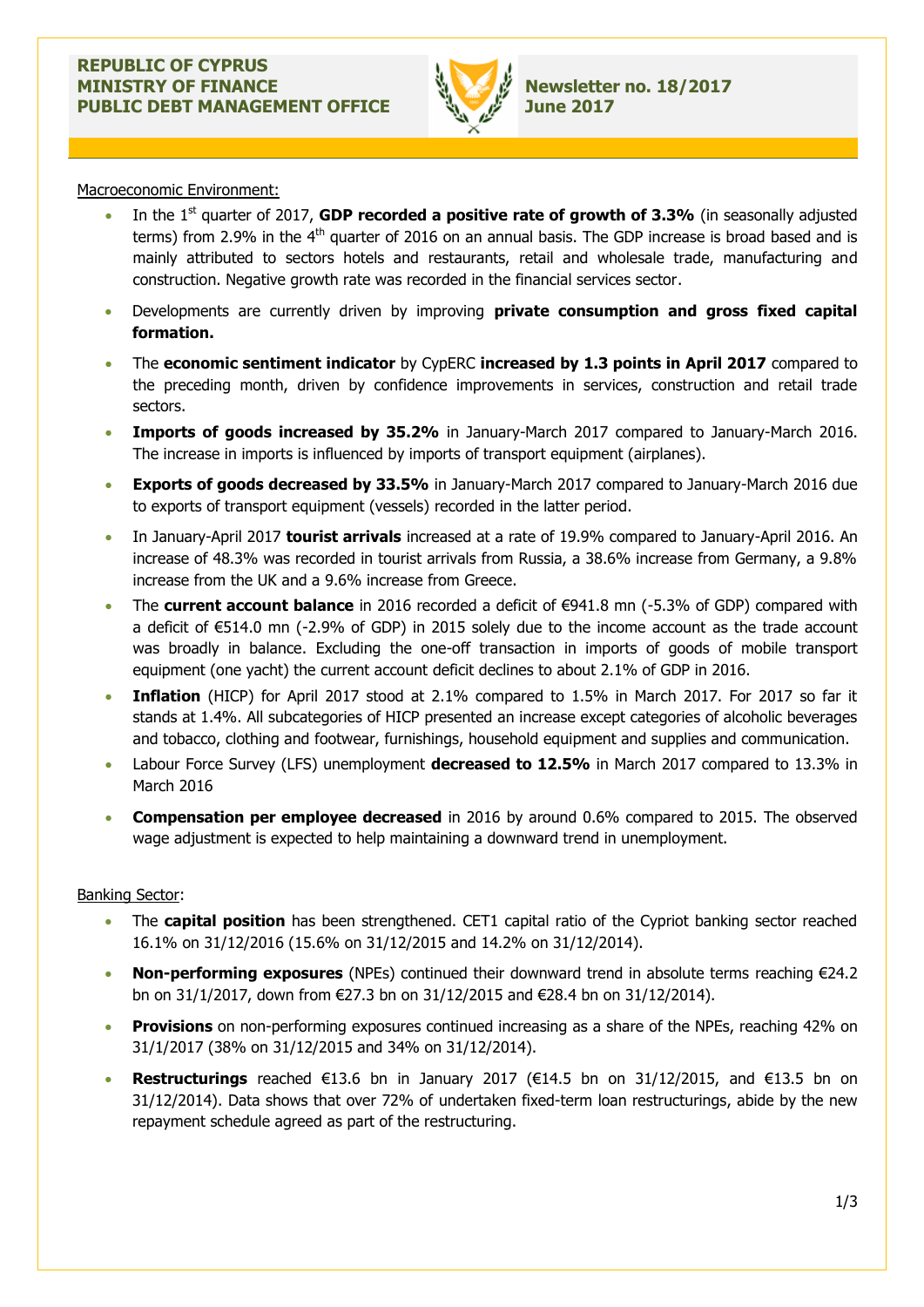- **ELA** obtained by Bank of Cyprus was **fully repaid** in January 2017 (had peaked at €11.4 bn in April 2013), confirming the strengthening of the Bank, and the restoration of confidence towards the Cyprus' banking system.
- **Deposits** in the banking system have been on a rising trend since the second half of 2015 with deposits increasing from €44.5 bn in June 2015 to €49.2 bn in April 2017.
- Total **loans** continued their decreasing trend, being €54.6 bn in April 2017, down from €62.7 bn in December 2015, mainly due to write offs in the context of debt restructurings.
- Despite the overall decline of loans and strict criteria in supplying new credit, new **lending** is on an upward trend. New loans towards Non-Financial Corporations during the first three months of 2017, reached €575 mn (total 2016: €2334 mn), while towards Households reached €295 mn (total 2016: €1281 mn).
- Since January 2017 the **Bank of Cyprus'** shares are listed and traded both at the London Stock Exchange and the Cyprus Stock Exchange. Moreover, the Βank issued €250 mn unsecured and subordinated Tier 2 Capital Notes, with a coupon of 9.25% and a ten-year maturity, with an option to call at 5 years. The book was oversubscribed by 2.4 times. Most investors were UK-based fund managers.
- The Cyprus Securities and Exchange Commission approved on 22nd December 2016 the **Cooperative Central Bank** prospectus ahead of its intended listing on the Cyprus Stock Exchange either on the main or the alternative market (if preconditions for a main market listing by the end of 2017 are not met).
- An extraordinary General Meeting of Cooperative Central Bank shareholders on 30 December 2016 approved the legal merger of the 18 cooperative credit institutions with the Cooperative Central Bank.
- Eurostat's **house price index** for Cyprus increased by 3.1% in the fourth quarter of 2016 compared to the third quarter of 2016, and increased by 2.8% compared to the fourth quarter in 2015.

## Fiscal Developments:

- General government **budget balance was in surplus in 2016** of the order of €64 mn (0.4% of GDP) compared to a deficit of  $\in$  209 mn (-1.1% of GDP) in 2015.
- General government **primary balance was in surplus during 2016** of the order of €529 mn (2.6% of GDP) compared to a surplus of 299 mn (1.7% of GDP) during the year before.
- During the **first quarter of 2017** general government **budget balance was in surplus** of the order of €201 mn (1.1% of GDP) compared to a surplus of €146 mn (0.8% of GDP) during the same period of the year before.
- General government **primary balance was in surplus during the first quarter of 2017** of the order of €295 mn (1.7% of GDP) compared to a surplus of 237 mn (1.3% of GDP) during the same period of the year before.
- **Total revenue** exhibited a positive rate of growth of about 4.9% reaching €1,716 mn during the first quarter of 2017 compared to €1,637 mn during the first quarter of 2016.
- **Total expenditure** exhibited an increase of about 1.7% reaching €1,515 mn during the first quarter of 2017 compared to  $\epsilon$ 1,490 mn during the same period of the year before.